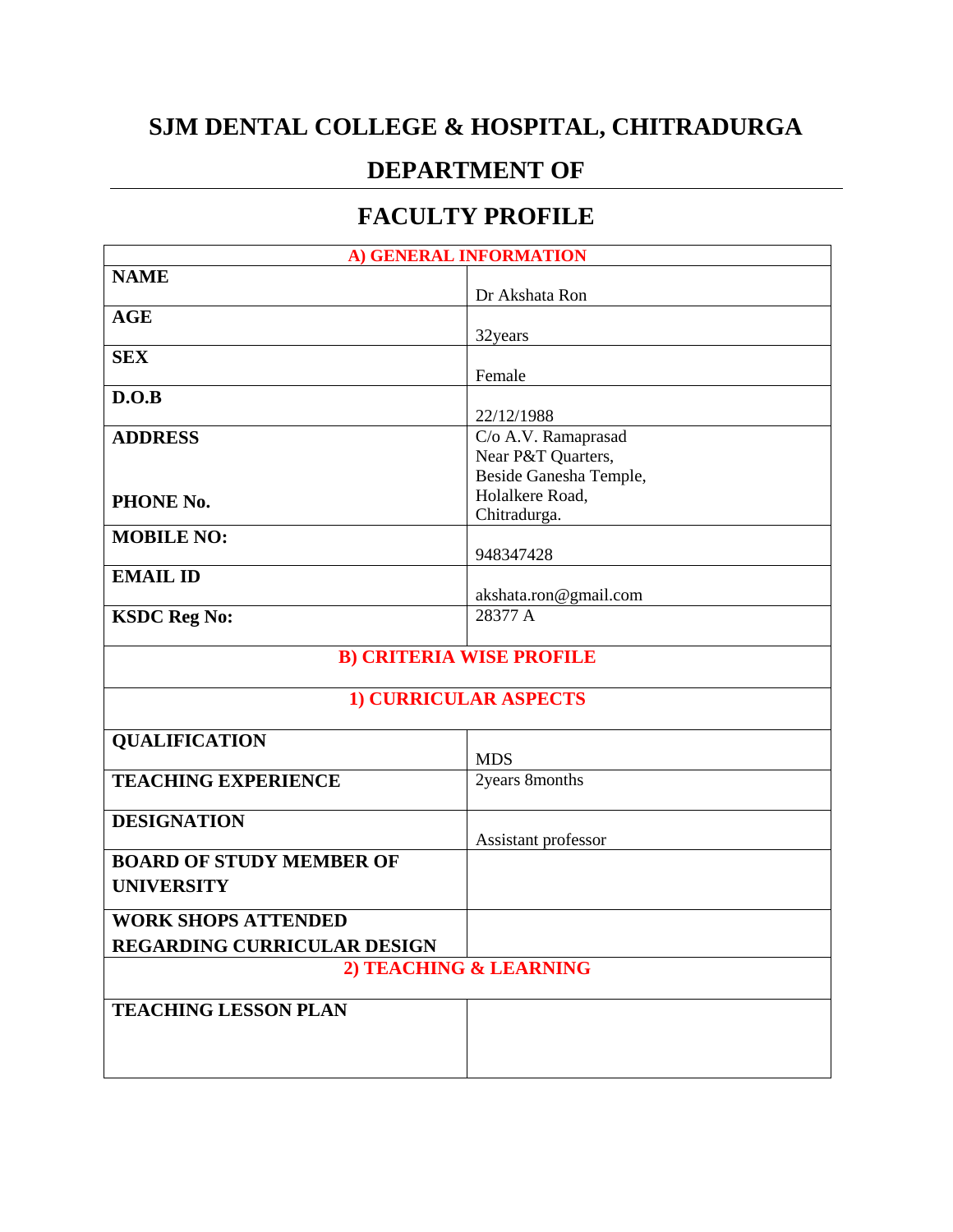| <b>TEACHING DIARY</b>                 |                                                                           |  |
|---------------------------------------|---------------------------------------------------------------------------|--|
|                                       |                                                                           |  |
| FACULTY DEVELOPMENTPROGRAMM           |                                                                           |  |
| <b>ES &amp; WORKSHOP</b>              |                                                                           |  |
| <b>ATTENDED REGARDING</b>             |                                                                           |  |
| <b>TEACHING AND LEARNING.</b>         |                                                                           |  |
| 3) RESEARCH CONSULTANCY & EXTENSION   |                                                                           |  |
| <b>MAIN DISSERTATION</b>              |                                                                           |  |
|                                       | Fracture resistance of simulated immature                                 |  |
|                                       | Teeth rehabilitated with different restorative                            |  |
|                                       | materials : a three dimensional finite element                            |  |
|                                       | analysis                                                                  |  |
| <b>LIBRARY DISSERTATION</b>           |                                                                           |  |
|                                       |                                                                           |  |
| <b>NO. OF SCIENTIFIC PUBLICATIONS</b> |                                                                           |  |
|                                       |                                                                           |  |
| <b>International</b> -<br>Ш           |                                                                           |  |
|                                       |                                                                           |  |
|                                       |                                                                           |  |
| <b>National</b> -                     | 04                                                                        |  |
|                                       |                                                                           |  |
| Pubmed -                              |                                                                           |  |
| <b>NATIONAL &amp; INTERNATIONAL</b>   |                                                                           |  |
|                                       | 1) Fracture resistance of simulated immature                              |  |
| PUBLICATIONS, CITATION                | Teeth rehabilitated with different restorative                            |  |
|                                       | materials : a three dimensional finite element                            |  |
|                                       | analysis. Endodotology/vol 29/issue 1/jan-june                            |  |
|                                       | 2017                                                                      |  |
|                                       | 2)<br>Esthetic makeover $-$ a multidisciplinary                           |  |
|                                       | approach, a case report. International                                    |  |
|                                       | journal of applied dental sciences 2016;<br>$2(3): 23-25$                 |  |
|                                       | 3) Apexification and radicular rehabilitation                             |  |
|                                       | in maxillary fractured anterior tooth wit                                 |  |
|                                       | open apex. Archieves of dental and                                        |  |
|                                       | medical research Vol 2 Issue 3                                            |  |
|                                       | 4) Saliva and its importance. International                               |  |
|                                       | journl of contemporary medical research<br>Vol 2 issue $5$ Nov - Dec 2015 |  |
|                                       |                                                                           |  |
|                                       |                                                                           |  |
|                                       |                                                                           |  |